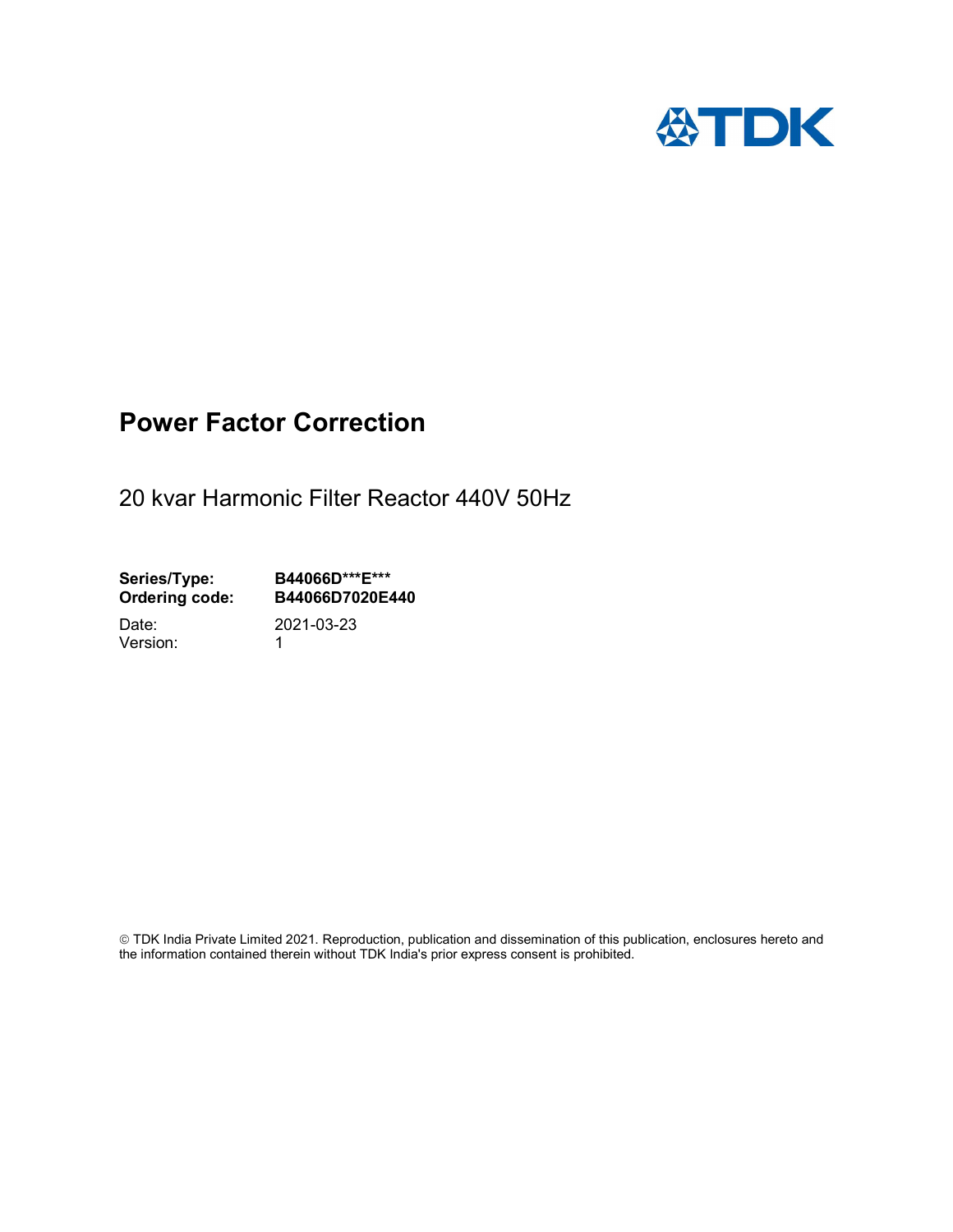

# Power Factor Correction and Content of the Content of the B44066D7020E440

# 20 kvar Harmonic Filter Reactor 440V 50Hz BA4066D\*\*\*E\*\*\*

## **Characteristics**

- $H$  Highest linearity
- Temperature control via micro switch in inner coil
- $\blacksquare$  Highest life time by high quality materials
- **Low losses**
- $\blacksquare$  High overloading capability
- Safety device, temperature micro switch
- **Aluminium foil winding**
- **Low noise**



| Technical data                                  |                |             |  |
|-------------------------------------------------|----------------|-------------|--|
| De-tuning factor p                              | $\overline{7}$ | %           |  |
| Effective filter output $Q_C$                   | 20             | kvar        |  |
| Rated voltage $V_R$ <sup>1)</sup>               | 440            | V           |  |
| Rated frequency f                               | 50             | Hz          |  |
| Ambient temperature / Insulation class          | 40 / H         | $^{\circ}C$ |  |
| Capacitance C delta (tot.)                      | 305.81         | μF          |  |
| Inductivity L                                   | $3 \cdot 2.32$ | mH          |  |
| Fundamental current 11 <sup>3)</sup>            | 27.81          | A           |  |
| Linear up to $4$ )                              | 45.40          | A           |  |
| Effective current $IRMS$ <sup>2)</sup>          | 29.79          | A           |  |
| Rated harmonic voltages (3rd/5th/7th/11th/13th) | 0.5/6/5/3.5/3  | %           |  |
| Temperature protection (NC)                     | yes            |             |  |
| Total losses $P_D$                              | 105            | W           |  |
| Total weight                                    | 16             | kg          |  |

<sup>1)</sup> Voltage rise up to 106% of rated voltage is considered in current  $I_{\text{eff}}$ .

<sup>2)</sup>  $I_{eff} = \sqrt{(I_1^2 + I_3^2 + ... I_x^2)}$ 

<sup>3)</sup>  $11 = 1.06$   $\cdot$   $I_R$  ( $I_R$  = Capacitor current 50Hz)

<sup>4)</sup> Linear current =  $1.73$   $\cdot$  I<sub>R</sub> (I<sub>R</sub> = Capacitor current 50Hz)

### **Connection**

| Line                | l 1U1-1V1-1W1       |
|---------------------|---------------------|
| Capacitors          | l 1U2-1V2-1W2       |
| Temperature control | <u> 4 ຕ</u><br>ے- ا |

## Reference standard IEC60076-6

CAP FILM ES PFC PM 2021-03-23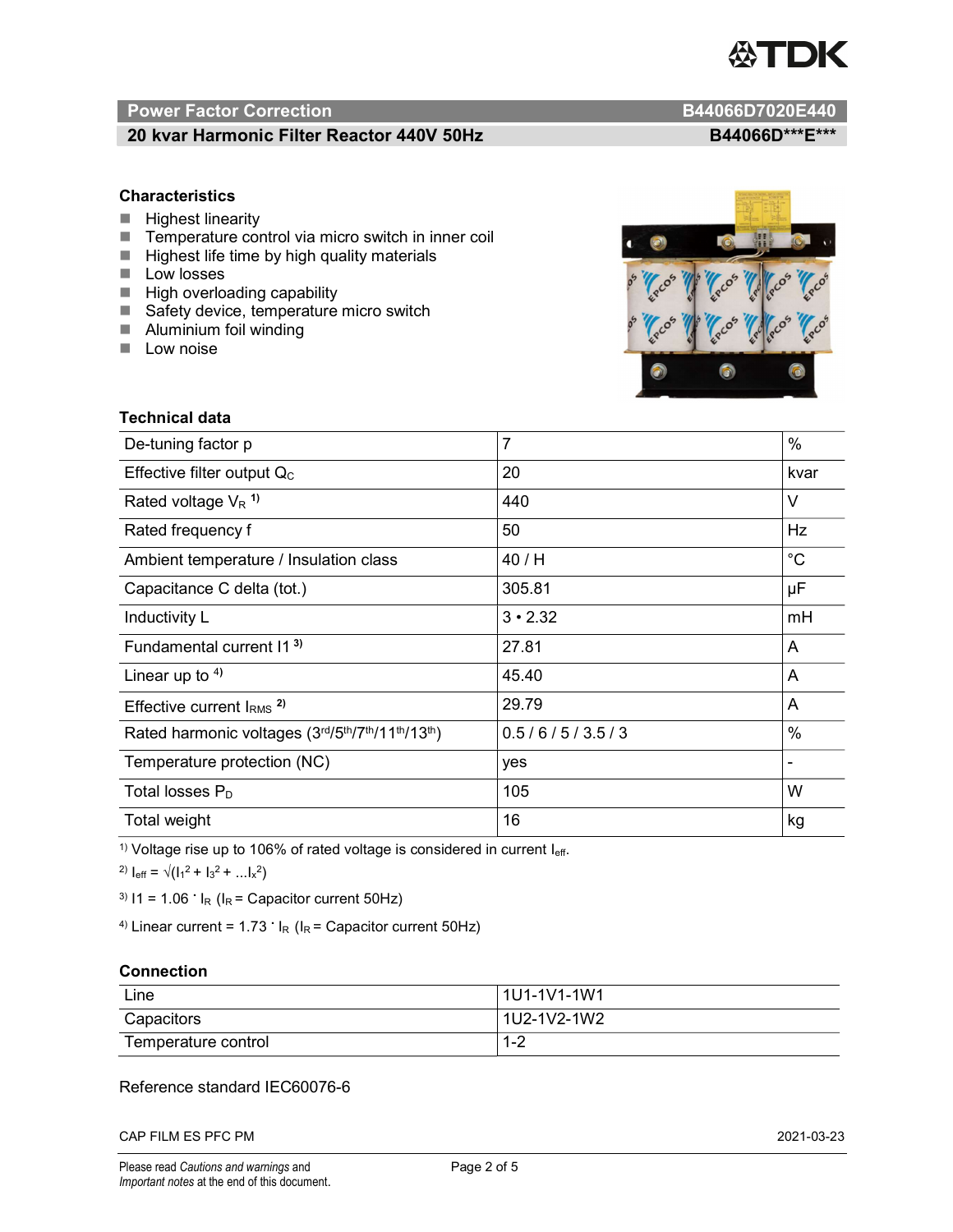

#### Power Factor Correction and B44066D7020E440

# 20 kvar Harmonic Filter Reactor 440V 50Hz BA4066D\*\*\*E\*\*\*

#### Dimensional drawings



#### **Dimensions**

| L/mm  | 225          | b/mm  | 112  |
|-------|--------------|-------|------|
| H/mm  | 205          | e/mm  | 84±5 |
| W/mm  | 140±5        | d1/mm | 10.8 |
| 11/mm | 190          | d2/mm | 15.5 |
| 12/mm | 190          | A     | 175  |
| n1/mm | 150          | B     | 95   |
| n2/mm | $97.8 \pm 3$ | Ø     | 8.5  |

#### Cautions and warnings

- Do not install the reactor in case of any visible damages.
- $\blacksquare$  Installation must be done by skilled personnel only.
- Do not use or store harmonic filter reactors in corrosive atmosphere, especially where chloride gas, sulphide gas, acid, alkali, salt or similar substances are present.
- Do not touch the device during operation: all electrically active parts of this equipment such as windings, electronic components, leads, fuses and terminals carry a dangerous voltage which can lead to burns or electric shock.
- Covers which protect these electrically active parts from being touched must not be opened or removed during operation.
- Before any assembly or maintenance work is started, all installations and equipment must be disconnected from the power source.
- Noncompliance with these instructions may lead to death, serious injury or major damage to equipment.

FAILURE TO FOLLOW CAUTIONS MAY RESULT, WORST CASE, IN PREMATURE FAILURES OR PHYSICAL INJURY.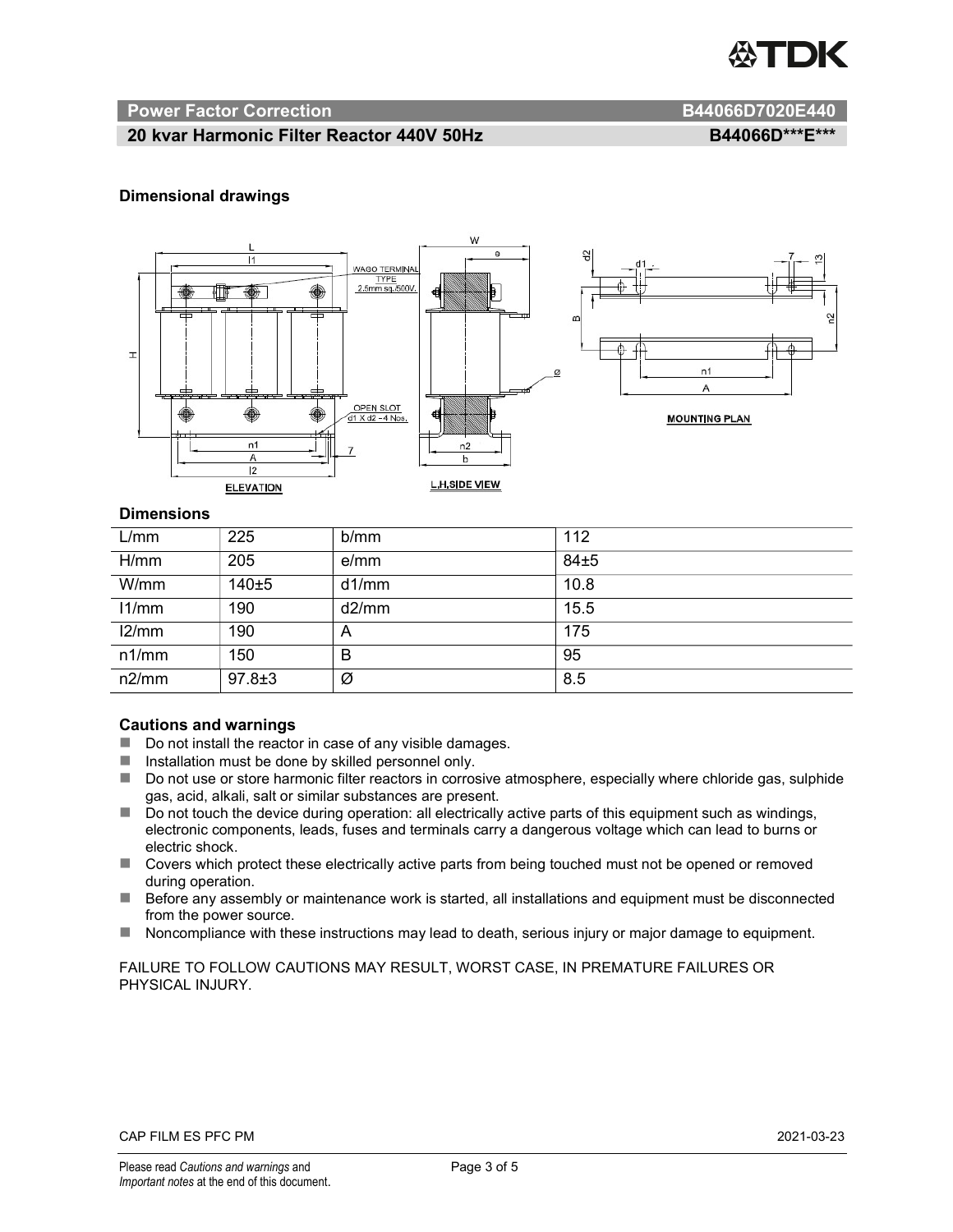

# Power Factor Correction **B44066D7020E440**

# 20 kvar Harmonic Filter Reactor 440V 50Hz BA4066D\*\*\*E\*\*\*

The following applies to all products named in this publication:

- 1. Some parts of this publication contain statements about the suitability of our products for certain areas of application. These statements are based on our knowledge of typical requirements that are often placed on our products in the areas of application concerned. We nevertheless expressly point out that such statements cannot be regarded as binding statements about the suitability of our products for a particular customer application. As a rule we are either unfamiliar with individual customer applications or less familiar with them than the customers themselves. For these reasons, it is always ultimately incumbent on the customer to check and decide whether a product with the properties described in the product specification is suitable for use in a particular customer application.
- 2. We also point out that in individual cases, a malfunction of electronic components or failure before the end of their usual service life cannot be completely ruled out in the current state of the art, even if they are operated as specified. In customer applications requiring a very high level of operational safety and especially in customer applications in which the malfunction or failure of an electronic component could endanger human life or health (e.g. in accident prevention or life-saving systems), it must therefore be ensured by means of suitable design of the customer application or other action taken by the customer (e.g. installation of protective circuitry or redundancy) that no injury or damage is sustained by third parties in the event of malfunction or failure of an electronic component.
- 3. The warnings, cautions and product-specific notes must be observed.
- 4. In order to satisfy certain technical requirements, some of the products described in this publication may contain substances subject to restrictions in certain jurisdictions (e.g. because they are classed as hazardous). Useful information on this will be found in our Material Data Sheets on the Internet (www.tdk-electronics.tdk.com/material). Should you have any more detailed questions, please contact our sales offices.
- 5. We constantly strive to improve our products. Consequently, the products described in this publication may change from time to time. The same is true of the corresponding product specifications. Please check therefore to what extent product descriptions and specifications contained in this publication are still applicable before or when you place an order.

We also reserve the right to discontinue production and delivery of products. Consequently, we cannot guarantee that all products named in this publication will always be available. The aforementioned does not apply in the case of individual agreements deviating from the foregoing for customer-specific products.

- 6. Unless otherwise agreed in individual contracts, all orders are subject to our General Terms and Conditions of Supply.
- 7. Our manufacturing sites serving the automotive business apply the IATF 16949 standard. The IATF certifications confirm our compliance with requirements regarding the quality management system in the automotive industry. Referring to customer requirements and customer specific requirements ("CSR") TDK always has and will continue to have the policy of respecting individual agreements. Even if IATF 16949 may appear to support the acceptance of unilateral requirements, we hereby like to emphasize that only requirements mutually agreed upon can and will be implemented in our Quality Management System. For clarification purposes we like to point out that obligations from IATF 16949 shall only become legally binding if individually agreed upon.